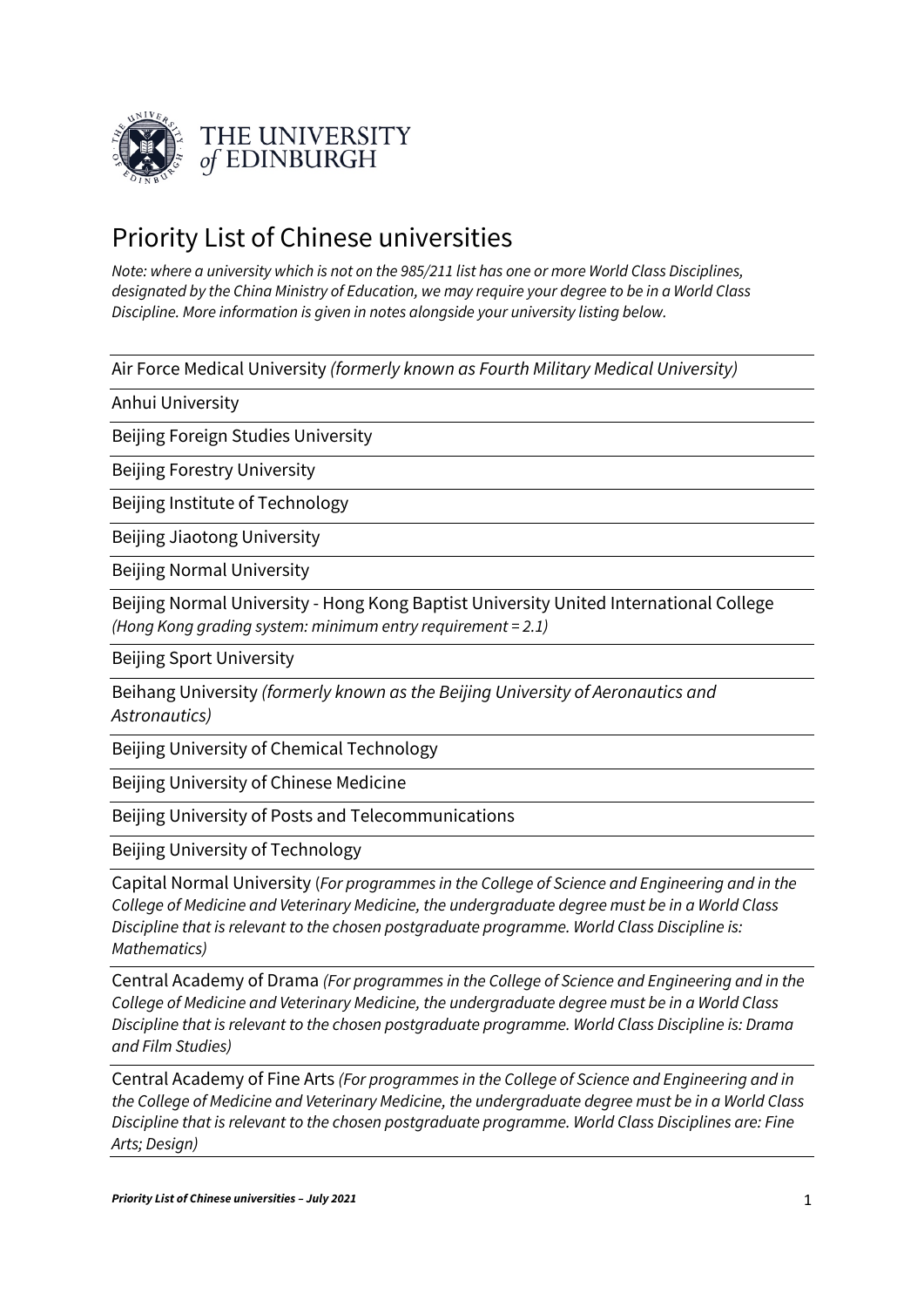Central China Normal University (formerly known as the Huazhong Normal University)

Central Conservatory of Music

Central South University

Central University of Finance and Economics

Chang'an University

Chengdu University of Technology *(For programmes in the College of Science and Engineering and in the College of Medicine and Veterinary Medicine, the undergraduate degree must be in a World Class Discipline that is relevant to the chosen postgraduate programme. World Class Discipline is: Geology)*

Chengdu University of Traditional Chinese Medicine *(For programmes in the College of Science and Engineering and in the College of Medicine and Veterinary Medicine, the undergraduate degree must be in a World Class Discipline that is relevant to the chosen postgraduate programme. World Class Discipline is: Chinese Pharmacy)*

China Academy of Art *(For programmes in the College of Science and Engineering and in the College of Medicine and Veterinary Medicine, the undergraduate degree must be in a World Class Discipline that is relevant to the chosen postgraduate programme. World Class Discipline is: Fine Arts)*

China Agricultural University

China Conservatory of Music (For programmes in the College of Science and Engineering and in the College of Medicine and Veterinary Medicine, the undergraduate degree must be in a World Class Discipline that is relevant to the chosen postgraduate programme. World Class Discipline is: Music and Dance)

China Foreign Affairs University (*For programmes in the College of Science and Engineering and in the College of Medicine and Veterinary Medicine, the undergraduate degree must be in a World Class Discipline that is relevant to the chosen postgraduate programme. World Class Discipline is: Political Science)*

China Pharmaceutical University

China University of Geosciences

China University of Mining and Technology

China University of Petroleum

China University of Political Science and Law

The Chinese University of Hong Kong, Shenzhen *(Hong Kong grading system: minimum entry requirement = 2.1)*

Chongqing University

Communication University of China

Dalian Maritime University

Dalian University of Technology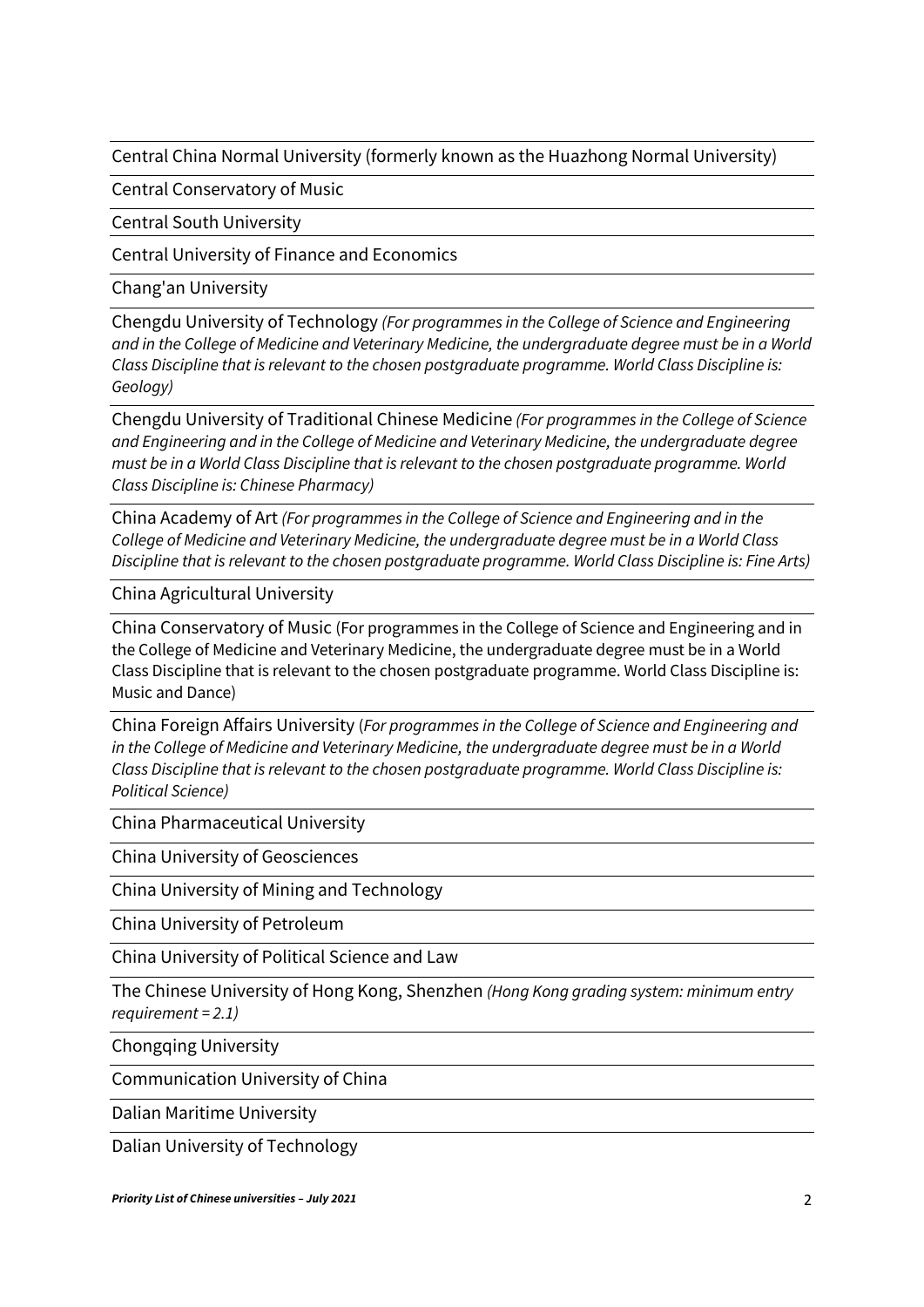Donghua University

Duke Kunshan University *(USA grading system: minimum entry requirement = 3.25 GPA)*

East China Normal University

East China University of Science and Technology

Fudan University

Fuzhou University

Guangdong Technion-Israel Institute of Technology *(Israel grading system: minimum entry requirement = GPA of 80)*

Guangzhou University of Chinese Medicine *(For programmes in the College of Science and Engineering and in the College of Medicine and Veterinary Medicine, the undergraduate degree must be in a World Class Discipline that is relevant to the chosen postgraduate programme. World Class Discipline is: Traditional Chinese Medicine)*

Guangxi University

Guizhou University

Hainan University

Harbin Engineering University

Harbin Institute of Technology

Hebei University of Technology

Hefei University of Technology

Henan University *(For programmes in the College of Science and Engineering and in the College of Medicine and Veterinary Medicine, the undergraduate degree must be in a World Class Discipline that is relevant to the chosen postgraduate programme. World Class Discipline is: Biology)*

Hohai University

Huazhong Agricultural University

Huazhong University of Science & Technology

Hunan Normal University

Hunan University

Inner Mongolia University

Jiangnan University

Jilin University

Jinan University

Lanzhou University

Liaoning University

Minzu University of China *(formerly known as the Central University for Nationalities)*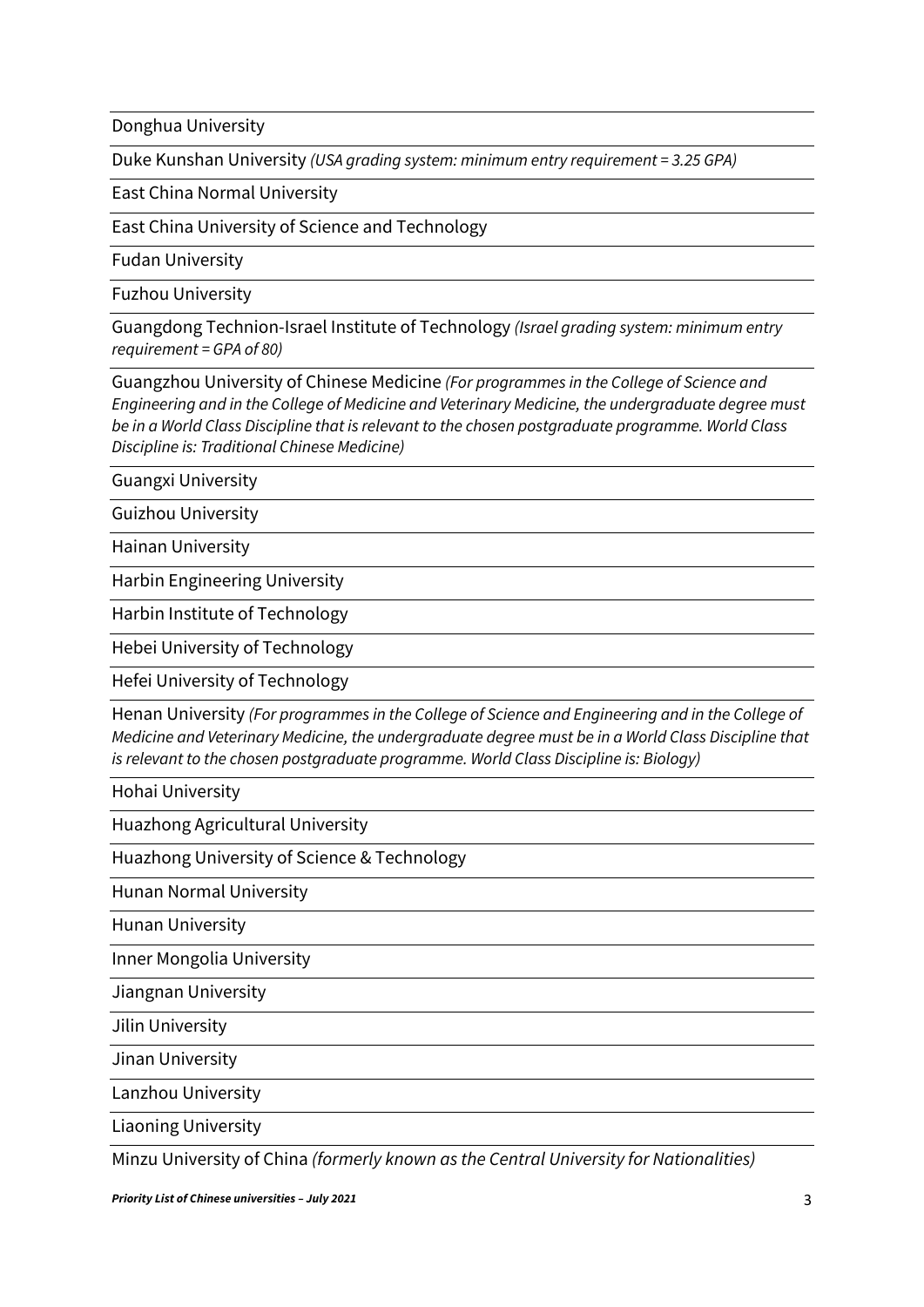Nanchang University

Nanjing Agricultural University

Nanjing Forestry University (*For programmes in the College of Science and Engineering and in the College of Medicine and Veterinary Medicine, the undergraduate degree must be in a World Class Discipline that is relevant to the chosen postgraduate programme. World Class Discipline is: Forestry Engineering)*

Nanjing University

Nanjing Normal University

Nanjing University of Aeronautics and Astronautics

Nanjing University of Chinese Medicine *(For programmes in the College of Science and Engineering and in the College of Medicine and Veterinary Medicine, the undergraduate degree must be in a World Class Discipline that is relevant to the chosen postgraduate programme. World Class Discipline is: Chinese Pharmacy)*

Nanjing University of Information Science and Technology *(For programmes in the College of Science and Engineering and in the College of Medicine and Veterinary Medicine, the undergraduate degree must be in a World Class Discipline that is relevant to the chosen postgraduate programme. World Class Discipline is: Atmospheric Science)*

Nanjing University of Posts and Telecommunications *(For programmes in the College of Science and Engineering and in the College of Medicine and Veterinary Medicine, the undergraduate degree must be in the World Class Discipline that is relevant to the chosen postgraduate programme. World Class Discipline is: Electronic Science and Technology)*

Nanjing University of Science and Technology

Nankai University

National University of Defense Technology

New York University Shanghai (USA grading system: minimum entry requirement = 3.25 GPA)

Ningbo University (*For programmes in the College of Science and Engineering and in the College of Medicine and Veterinary Medicine, the undergraduate degree must be in a World Class Discipline that is relevant to the chosen postgraduate programme. World Class Discipline is: Chemical Engineering and Technology)*

Ningxia University

North China Electric Power University

Northeast Agricultural University

Northeast Forestry University

Northeast Normal University

Northeastern University

Northwest A&F University

Northwest University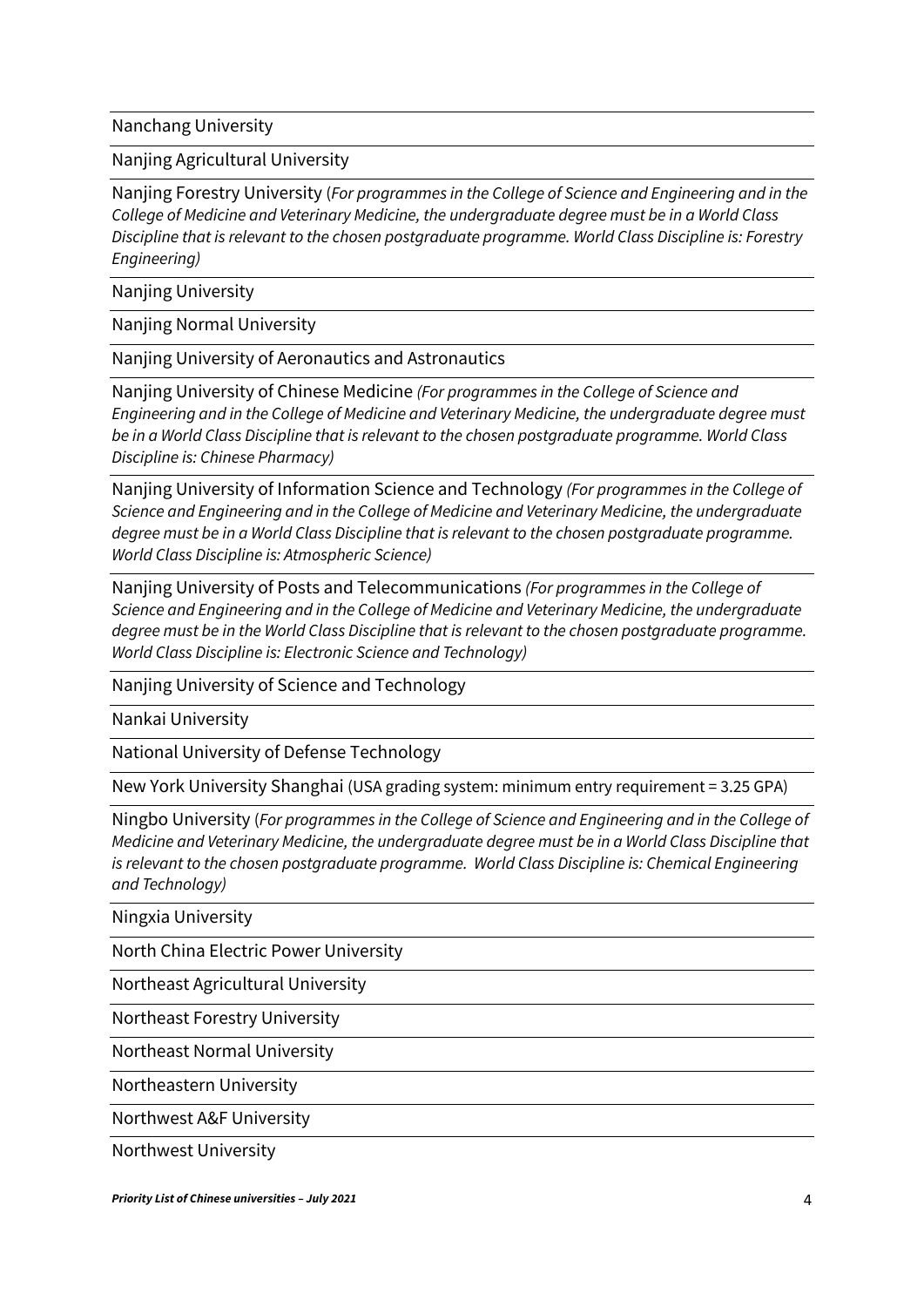## Northwestern Polytechnical University

## Ocean University of China

Peking Union Medical College *(For programmes in the College of Science and Engineering and in the College of Medicine and Veterinary Medicine, the undergraduate degree must be in a World Class Discipline that is relevant to the chosen postgraduate programme. World Class Disciplines are: Biology, Biomedical Engineering, Clinical Medicine, Pharmacy)*

## Peking University

People's Public Security University of China (*For programmes in the College of Science and Engineering and in the College of Medicine and Veterinary Medicine, the undergraduate degree must be in a World Class Discipline that is relevant to the chosen postgraduate programme. World Class Discipline is: Public Security Studies)*

Qinghai University

Renmin University of China *(formerly known as the Renmin University)*

The Second Military Medical University

Shaanxi Normal University

Shandong University

Shanghai Conservatory of Music *(For programmes in the College of Science and Engineering and in the College of Medicine and Veterinary Medicine, the undergraduate degree must be in a World Class Discipline that is relevant to the chosen postgraduate programme. World Class Discipline is: Music and Dance)*

Shanghai International Studies University

Shanghai Jiao Tong University

Shanghai Ocean University *(For programmes in the College of Science and Engineering and in the College of Medicine and Veterinary Medicine, the undergraduate degree must be in a World Class Discipline that is relevant to the chosen postgraduate programme. World Class Discipline is: Aquatic Product)*

Shanghai University

Shanghai University of Finance and Economics

Shanghai University of Sport *(For programmes in the College of Science and Engineering and in the College of Medicine and Veterinary Medicine, the undergraduate degree must be in a World Class Discipline that is relevant to the chosen postgraduate programme. World Class Discipline is: Physical Education)*

Shanghai University of Traditional Chinese Medicine *(For programmes in the College of Science and Engineering and in the College of Medicine and Veterinary Medicine, the undergraduate degree must be in a World Class Discipline that is relevant to the chosen postgraduate programme. World Class Disciplines are: Traditional Chinese Medicine (TCM), Chinese Pharmacy)*

Shenzhen Moscow-State-University-and-Beijing-Institute-of-Technology University (Shenzhen MSU-BIT University) *(Russia grading system: minimum entry requirement = 4.0/5.0)*

Shenzhen University

*Priority List of Chinese universities – July 2021* 5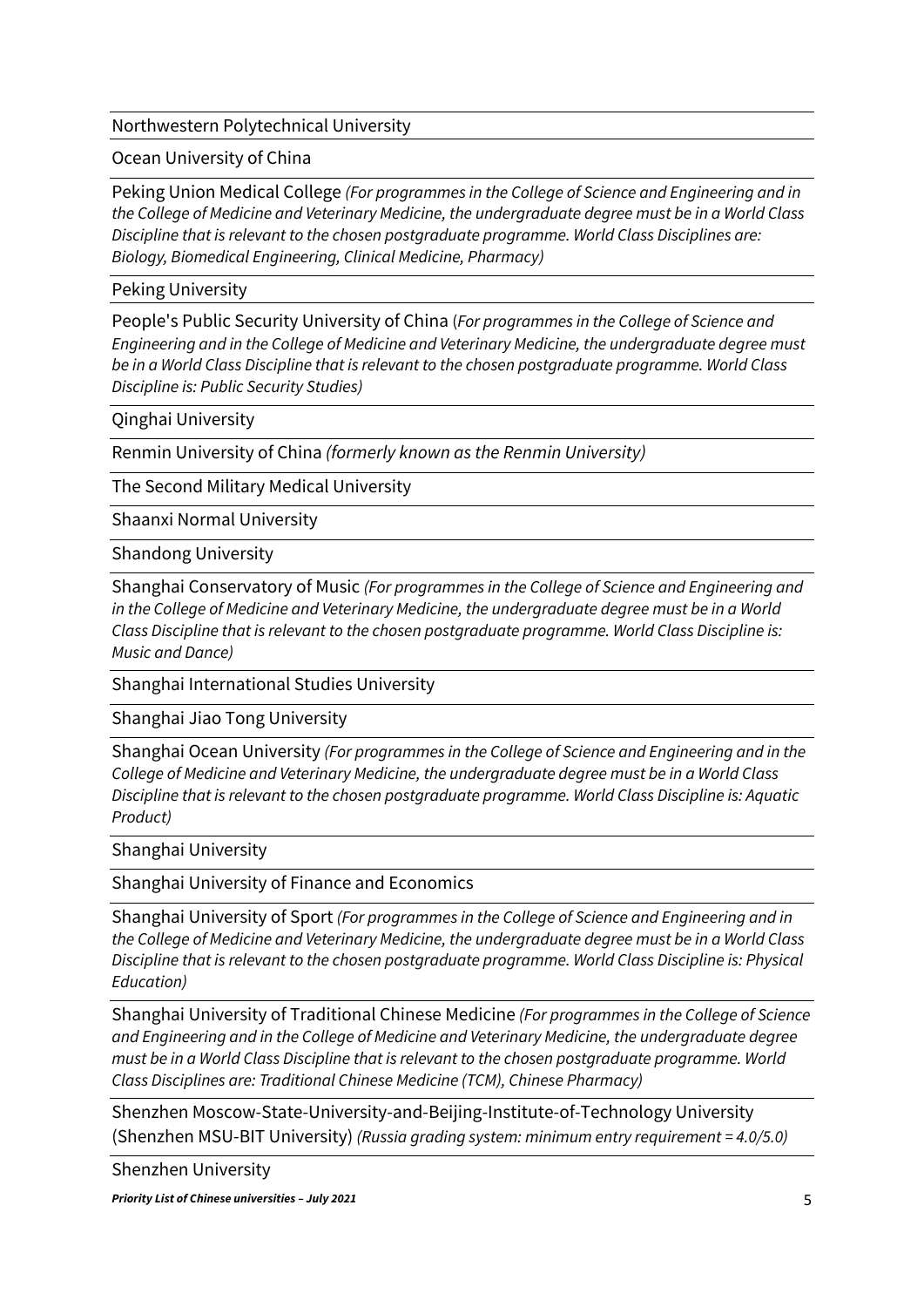Shihezi University

Sichuan Agricultural University

Sichuan University

Soochow University

South China Normal University

South China University of Technology

Southeast University

Southern University of Science and Technology

Southwest Jiaotong University

Southwest Petroleum University *(For programmes in the College of Science and Engineering and in the College of Medicine and Veterinary Medicine, the undergraduate degree must be in a World Class Discipline that is relevant to the chosen postgraduate programme. World Class Discipline is: Petroleum and Natural Gas Engineering)*

Southwest University

Southwestern University of Finance and Economics

Sun Yat-Sen University

Taiyuan University of Technology

Tiangong University *(formerly known as Tianjin Polytechnic University) (For programmes in the College of Science and Engineering and in the College of Medicine and Veterinary Medicine, the undergraduate degree must be in a World Class Discipline that is relevant to the chosen postgraduate programme. World Class Discipline is: Textile Science and Engineering)*

**Tianjin Medical University** 

Tianjin University

Tianjin University of Traditional Chinese Medicine *(For programmes in the College of Science and Engineering and in the College of Medicine and Veterinary Medicine, the undergraduate degree must be in a World Class Discipline that is relevant to the chosen postgraduate programme. World Class Discipline is: Clinical Medicine)*

Tibet University

Tongji University

Tsinghua University

University of Chinese Academy of Sciences *(For programmes in the College of Science and Engineering and in the College of Medicine and Veterinary Medicine, the undergraduate degree must be in a World Class Discipline that is relevant to the chosen postgraduate programme. World Class Discipline is: Chemistry, Material Science and Engineering)*

University of Electronic Science and Technology of China

University of International Business and Economics